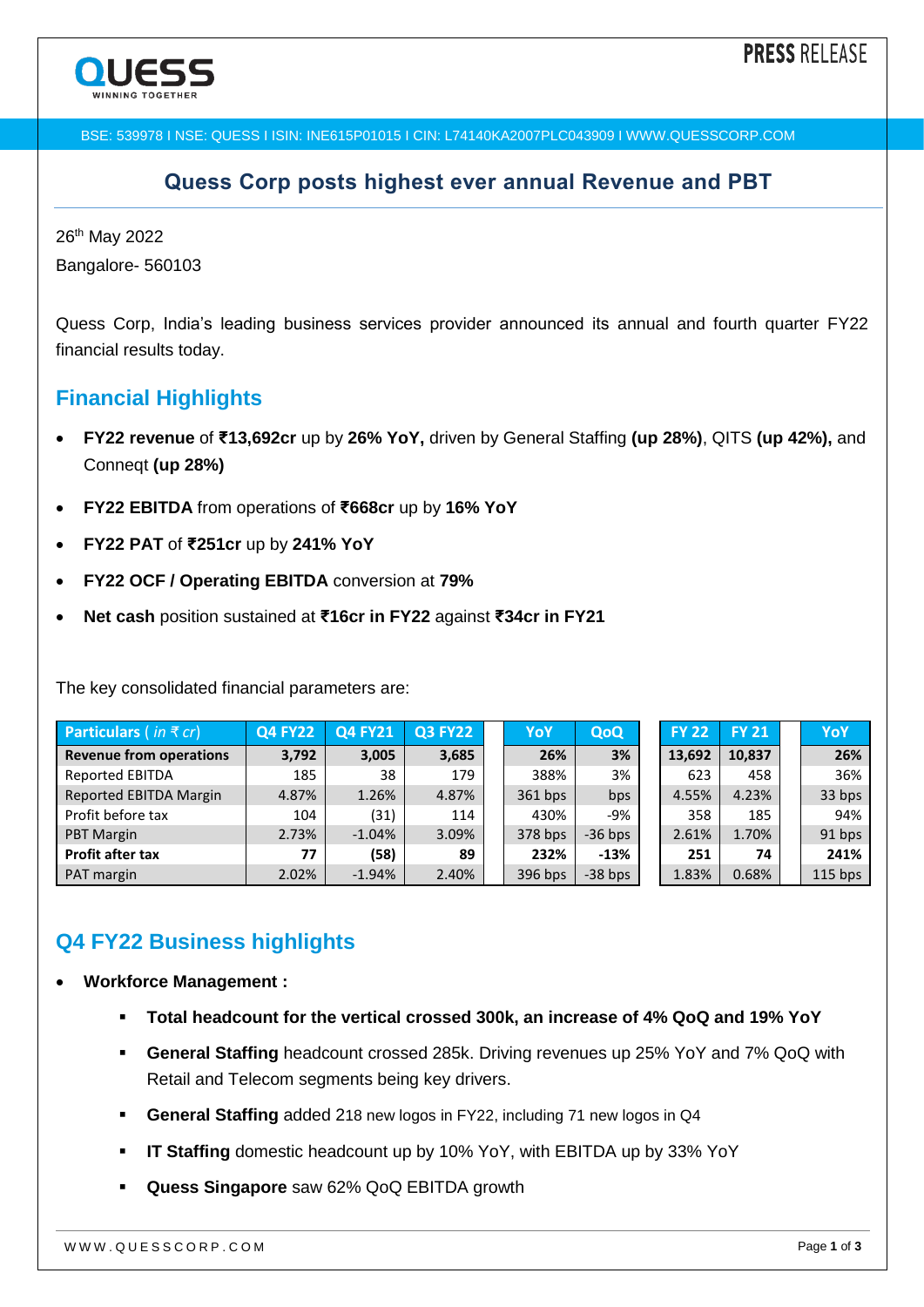

### **Global Technology Solutions:**

- **CLM:** Revenue up 30% YoY, driven by Non-voice CLM growth of 61% YoY. Business development continues to be robust with 27 logos added during Q4 FY22
- **Non-CLM BPO:** Collection business revenue up by 13% YoY as Covid restrictions across country eased up
- **Platform based services:** Pay slips processed per quarter up by 25% YoY
- **IT Services:** Domestic IT Services up 30% YoY

### **Operating Asset Management:**

- **IFM:** Revenue up 27% YoY, with 20 new client wins in the quarter.
- **Terrier Security:** Revenue up by 21% YoY with 18 new customers added in the quarter

#### **Emerging Business:**

- **Monster.com** active user base more than doubled in the year to 14.6 M; User Acquisition & Reactivation crossed **2 million** in the quarter.
- **Qjobs platform crossed 3.5 million+** candidates and 2 million+ active job openings in FY22

**Commenting on the results, ED & Group CEO Mr. Guruprasad Srinivasan** said, *"We* are delighted to report our highest ever Revenue, EBIDTA & PBT, reaffirming our execution capability. All our large businesses have continued to demonstrate exceptional growth, driving our consolidated revenues up by 26% YoY and 3% QoQ. Our continued focus on cross-sell is yielding results as businesses and employees leverage our vast service portfolio to offer innovative solutions to our clients*.*

As a responsible corporate citizen, we strongly believe in giving back to the society- besides renovating infrastructure for 74 schools **benefiting ~14k students** and teachers, we have also made good progress on ESG front. Today, women constitute 29% of our core workforce – up from 26% in FY21 and over 93k employees hired by us this year enjoyed first time social security benefits. We are very optimistic about FY23 on the basis of feedback from clients and we will continue to focus on our joint goals of hitting and sustaining a 20% ROE while growing OCF at a 20% CAGR"

#### **About Quess Corp**

Established in Bengaluru in 2007, Quess Corp Limited (BSE: 539978, NSE: QUESS) is India's leading business services provider - that leverages its extensive domain knowledge and future-ready digital platforms to drive client productivity through outsourced solutions.

Quess provides a host of technology enabled staffing and managed outsourcing services across processes such as sales & marketing, customer care, after sales service, back office operations, manufacturing, facilities